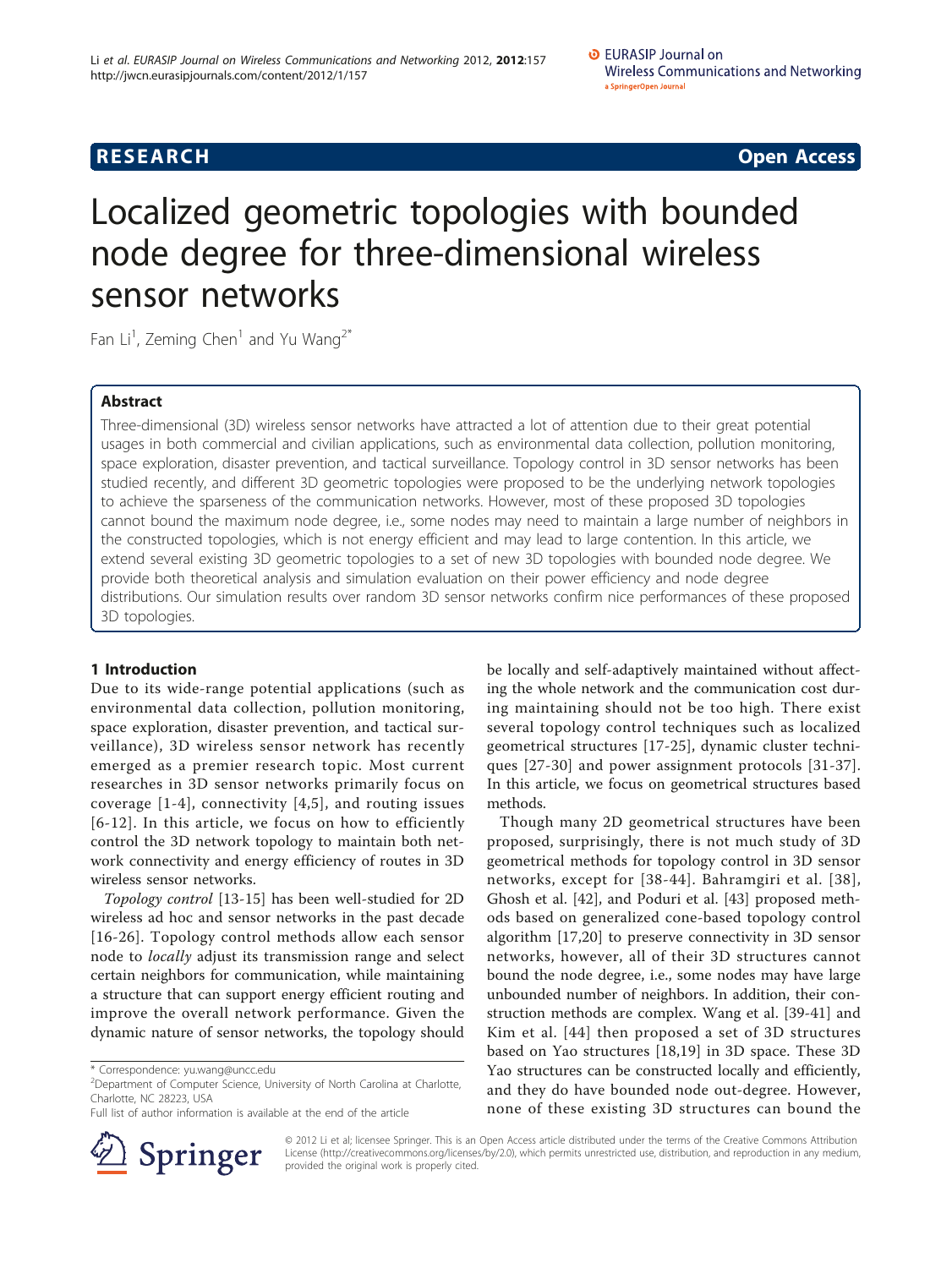node in-degree. Possible unbounded in-degree at some nodes will often cause large overhead or contention at those nodes which may make them exhausted earlier than other nodes. Faced up with this challenge, in this article we study how to efficiently construct 3D topology with bounded node degree (both out-degree and in-degree) to maintain connectivity, conserve energy, and enable energy efficient routing. In particularly, we propose two general frameworks: 3D Symmetric Yao Graph and 3D Yao and Reverse Yao Graph, which are based on any existing 3D Yao structures. We then theoretically prove that the new 3D structures built by our proposed method can guarantee connectivity of the network, have a constant-bounded node degree, and support energy efficient routes. We believe that these structures are the first set of 3D structures that can achieve all of these properties.

The rest of this article is organized as follows. Section 2 introduces the network model and desired properties of our 3D topology control problem. Section 3 provides a brief review of related study on existing 3D topology control methods. Section 4 presents the algorithms to build 3D Yao-based topologies with bounded degree and the theoretical proofs of their nice properties, such as connectivity, degree bound, and power stretch factor. Section 5 presents the simulation results on random 3D networks and Section 6 concludes the article.

# 2 Network models and assumptions

A 3D wireless network consists of a set  $V$  of  $n$  wireless nodes distributed in a 3D plane  $\mathbb{R}^3.$  Each node has the same maximum transmission range R. These wireless nodes define a unit ball graph (UBG), or called unit sphere graph, in which there is an edge  $uv$  between two nodes  $u$  and  $v$  iff (if and only if) the Euclidean distance  $||$  $|uv||$  between u and v in  $\mathbb{R}^3$  is at most R. In other words, two nodes can always receive the signal from each other directly if the distance between them is not more than R. If there exists a link  $uv$  in UBG,  $v$  is a neighbor of  $u$ . All neighbors of u form its one-hop neighborhood, denoted as  $N_{UBG}(u)$  or  $N(u)$ . The size of  $N_{UBG}(u)$  is the node degree of  $u$ . We assume that all wireless nodes have distinctive identities and each node knows its position information either through a low-power GPS receiver or some other ways (such as 3D localization methods in [\[45](#page-13-0)-[47\]](#page-13-0)). By one-hop broadcasting, each node  $u$  can gather the location information of all nodes within its transmission range. As in the most common power-attenuation model, the power to support a link  $uv$  is assumed to be ||  $uv||^{\beta}$ , where  $\beta$  is a real constant between 2 and 5 depending on the wireless transmission environment.

Topology control protocols aim to maintain a structure  $H$  from the original communication graph UBG that can preserve connectivity, optimize network throughput with power-efficient routing and conserve energy. The constructed topology  $H$  could be a directed or undirected graph. In the literature, the following desirable features of the structure are well-regarded and preferred in wireless sensor networks:

(1) Connectivity: To guarantee communications among all sensor nodes, the constructed topology H needs to be connected, i.e., there exists a path between any pair of nodes in the topology. This is the most fundamental requirement of topology control. Here, we always assume that the original communication graph UBG is a connected graph.

(2) Bounded node degree: It is also desirable that node degree in the constructed topology  $H$  is small and upper-bounded by a constant. If  $H$  is a directed graph, both in-degree and out-degree should be bounded. A small node degree reduces the MAC-level contention and interference, and may help to mitigate the wellknown hidden and exposed terminal problems. In addition, if a graph has a bounded node degree, it is also a sparse graph, i.e., the total number of links is linear with the total number of nodes in the graph. A sparse graph conserves more energy in term of maintaining the constructed network topology.

(3) Power spanner: A good network topology should be *energy efficient*, i.e., the total power consumption of the least energy cost path between any two nodes in final topology should not exceed a constant factor of the power consumption of the least energy cost path in ori-ginal network [[18\]](#page-12-0). Given a path  $v_1v_2 \cdots v_h$  connecting two nodes  $v_1$  and  $v_h$ , the energy cost of this path is  $\sum_{j=1}^{h-1} ||v_jv_{j+1}||^{\beta}$ . The path with the least energy cost is called the shortest path in a graph. A subgraph  $H$  is called a power spanner of a graph G if there is a positive real constant  $\rho$  such that for any two nodes, the power consumption of the shortest path in H is at most  $\rho$ times of the power consumption of the shortest path in G. The constant  $\rho$  is called the *power stretch factor*. A power spanner of the communication graph (e.g., UBG) is usually energy efficient for routing.

(4) Localized construction: Due to limited resources and high mobility of wireless nodes, it is preferred that the topology can be constructed locally and in a selforganizing fashion. Here, a topology is localized, i.e., can be constructed locally, if every node  $u$  can decide all edges incident on itself in the topology by only using the information of nodes within a constant hops of  $u$ . Actually, all construction algorithms of our topologies presented here only use 1-hop neighbor information.

# 3 Related works

In this section, we briefly review the current techniques of topology control in both 2D and 3D wireless networks.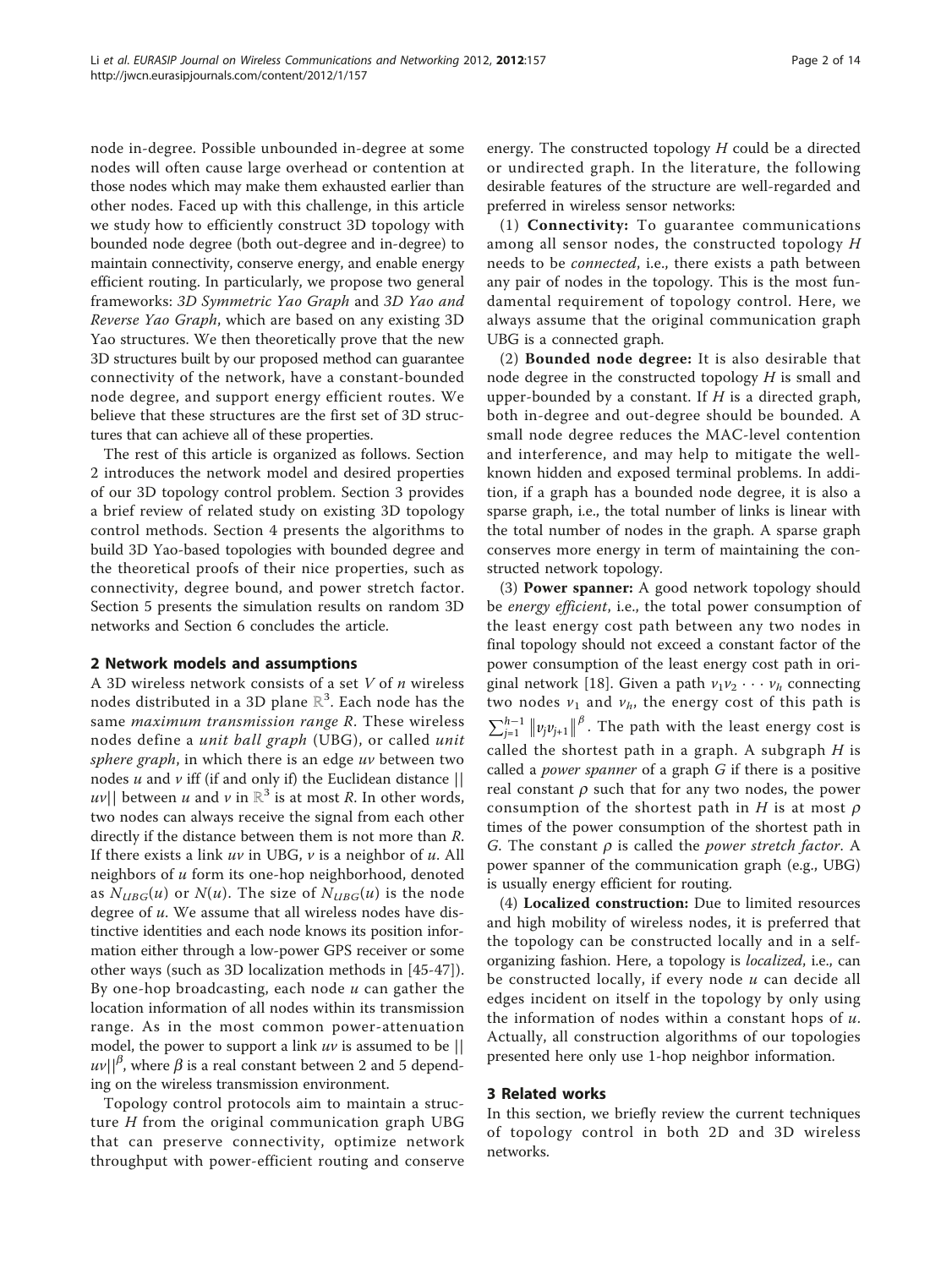#### 3.1 Topology control in 2D networks

With the objective of achieving energy efficiency and maintaining network connectivity, several localized geometrical structures have been proposed for topology control in 2D wireless networks, such as local minimum spanning tree (LMST) [[21](#page-12-0),[22\]](#page-12-0), relative neighborhood graph (RNG) [\[48](#page-13-0),[49\]](#page-13-0), Gabriel graph (GG) [[48,50](#page-13-0)], Yao graph (YG) [\[18,19](#page-12-0)], cone-based topology control (CBTC) [[17,20\]](#page-12-0), Delaunay-based graph [[23-25](#page-12-0)], and different combinations of these graphs [[51](#page-13-0)-[53](#page-13-0)]. By constructing such sparse topology structures, transmission power of nodes can be minimized. As a result, the number of links in the constructed topology is significantly reduced compared with that of the original communication graph which contains all links supported by the maximum transmission power. Among these 2D structures, some are planar structures (such as LMST, RNG, GG, and Delaunay-based graphs), some are power spanners (such as GG, Yao graph, CBTC, and Delaunay-based graphs), and some are with bounded node degree (such as Yao graph).

Besides these localized geometrical structures, there are also other various techniques proposed by researchers for topology control in 2D sensor networks, such as how to construct a virtual backbone for routing [[27-30](#page-12-0)] and how to minimize the total transmission power while maintaining connectivity or other properties [[31,32,36,37\]](#page-12-0). Since this article only focuses on localized geometrical structures with bounded node degree, we refer readers to some nice surveys [\[13-15](#page-12-0)] on topology control for more details.

#### 3.2 Topology control in 3D networks

Although geometric topology control protocols have been well studied in 2D networks, the design of 3D topology control is surprisingly more difficult than the design in 2D. Current 2D methods cannot be directly applied in 3D networks. Wang et al. [\[39,40](#page-12-0)] proved that there is no embedding method mapping a 3D network into a 2D plane so that the relative scale of all edge length is preserved and all 2D geometric topology control protocols can still be applied for power efficiency. Thus, any simple mapping method from 3D to 2D does not work. On the other hand, many properties of 3D networks require additional computational complexity. Until recently, little research has been done on topology control for 3D wireless networks.

To solely achieve the connectivity of a 3D network, local minimum spanning tree (LMST) [\[21,22\]](#page-12-0) may be the best choice, since it is very sparse (with a bounded node degree) and can be easily constructed even for 3D networks and preserve connectivity. However, LMST may have very large power stretch factor. Similarly, relative neighborhood graph (RNG) and Gabriel graph (GG)

can be easily extended to 3D, as shown in [\[39,40\]](#page-12-0). However, both of them do not have bounded node degree.

Bahramgiri et al. [\[38\]](#page-12-0) generalized CBTC algorithm from 2D to 3D to preserve connectivity. Basically, each node  $u$  increases its transmission power until there is no empty 3D-cone with angle degree  $\alpha$ , i.e., there exists at least a node in each 3D-cone of degree  $\alpha$  centered at *u*, if  $\alpha \leq \frac{2\pi}{3}$ . This algorithm can be extended to ensure *k*-connectivity with  $\alpha \leq \frac{2\pi}{3k}$ . Even though this approach can guarantee connectivity, the gap detection algorithm applied to check the existence of the empty 3D-cone of degree  $\alpha$  is very complicated. The time complexity of the gap detection algorithm at a node u is  $O(d^3 \log d)$ , where  $d$  is the node degree of  $u$ . Moreover, their method cannot bound node degree, as shown by [[54](#page-13-0)].

Wang et al. [[39](#page-12-0),[40\]](#page-12-0) proposed a set of 3D Yao-based topologies (FiYG and FlYG), which can be constructed locally and efficiently. They proved some nice properties of these 3D Yao-based structures, e.g., bounded node out-degree and constant power stretch factor. Later, Wang et al. [\[41](#page-12-0)] also extended all of their 3D structures to support fault tolerance.

Ghosh et al. [[42](#page-12-0)] also presented two CBTC-based approaches for 3D wireless networks. Though the first approach, a heuristic based on 2D orthographic projections, can provide excellent performance in practice, it cannot guarantee connectivity for sure. In the second approach, a spherical Delaunay triangulation (SDT) is built to determine the existence of empty 3D cones. Although the second approach can guarantee connectivity of the network, the expense to construct the SDT is very high. Similarly, Poduri et al. [[43](#page-12-0)] also used the spherical Delaunay triangulation to find the largest empty 3D cone in order to apply a CBTC-based topology control. The expense of SDT construction makes it inefficient in practice.

Recently, Kim et al. [[44\]](#page-13-0) proposed another localized Yao-based structure with Platonic solid (PYG). The basic idea is the same as the 3D Yao structures in [[39,40\]](#page-12-0) except for the partition method of 3D cones. To construct PYG, each node divides the 3D sphere neighborhood into  $k$  equal cones by using regular  $k$ -polyhedron and selects the neighbor that requires the lowest transmit power in each cone. The authors also consider the interference effects to adaptively choose the minimum transmit power and adjust the topology. However, such modification will break the connectivity and power spanner guarantees of 3D Yao structures.

Overall, all of these existing 3D structures cannot achieve bounded node degree. Notice that even though 3D Yao structures (including FiYG, FlYG, and PYG) can bound the node out-degree, their node in-degree could be as large as  $O(n)$  where *n* is the number of nodes in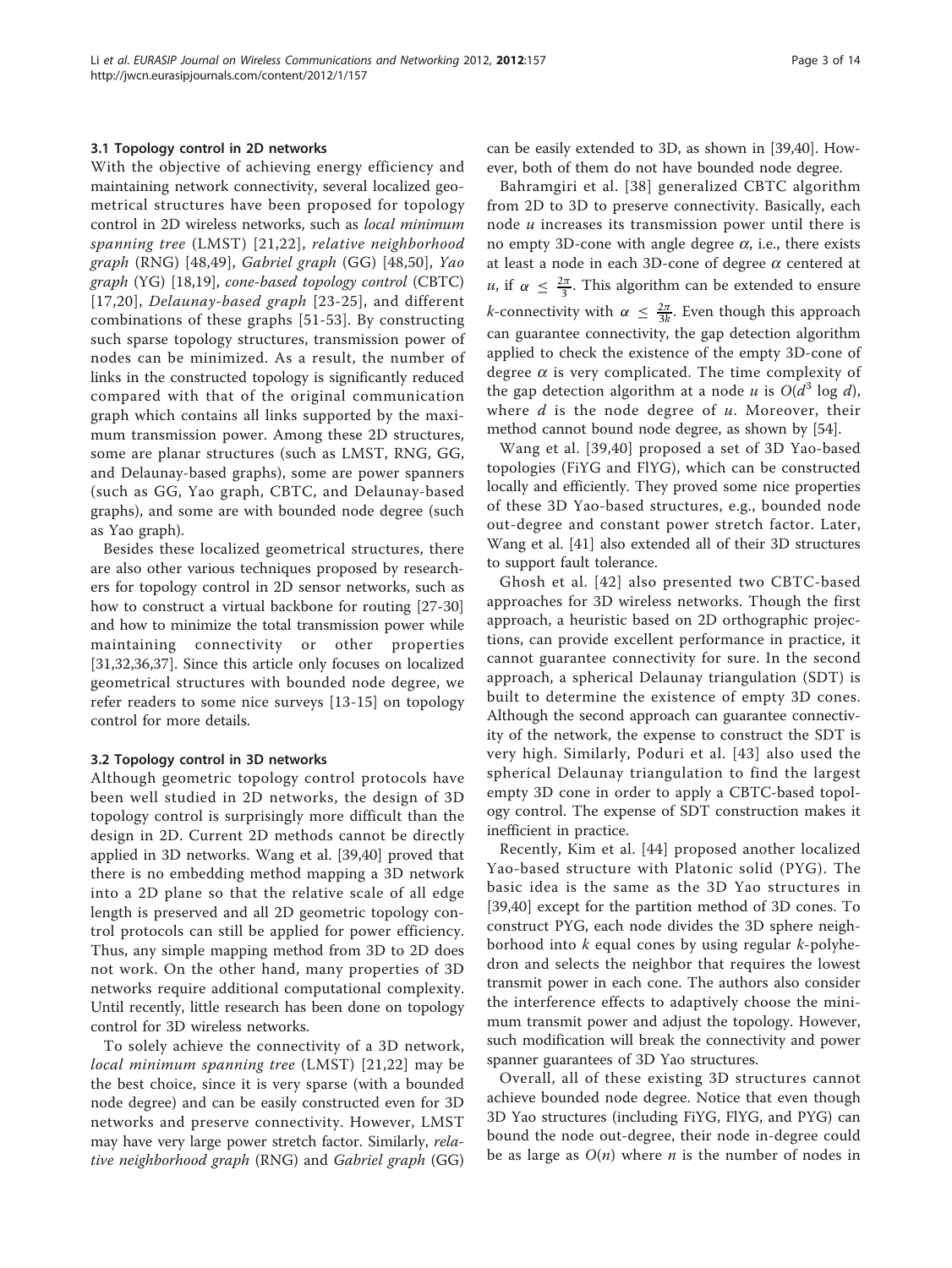the networks. Faced up with this challenge, in this article we study how to efficiently construct 3D topology with bounded node degree to maintain connectivity, conserve energy and enable energy efficient routing.

# 4. Degree-bounded 3D topologies: 3D symmetric Yao graph and 3D Yao & reverse Yao graph

In this section, we propose two general frameworks to build degree-bounded 3D topologies for wireless sensor networks. The proposed frameworks basically apply the existing 3D Yao structures via two techniques developed in [\[19,23](#page-12-0)[,55](#page-13-0)] for 2D topology control protocols. In addition, we provide detailed analysis on the degree bound and power stretch factor of the proposed new 3D topologies.

# 4.1 Review of basic 3D Yao structures

Our general frameworks to building degree-bounded 3D topologies are based on any existing 3D Yao structure (such as FiYG [[39](#page-12-0),[40](#page-12-0)], FlYG [[39](#page-12-0),[40\]](#page-12-0) and PYG [[44](#page-13-0)]). These 3D Yao structures use certain types of 3D cones to partition the transmission range of a node (which is a sphere), and inside each 3D cone the node only keeps a link to the nearest neighbor. Since the number of such 3D cones is bounded by a constant  $k$ , all of them can bound the node out-degree by  $k$ . Here,  $k$  is a constant depending on which method and parameter are used. Basically, these structures can be categorized into two sets: fixed partition and flexible partition.

# 3D Yao structures based on fixed partition

In fixed partition, 3D cones from one node do not intersect with each other and the partition method is the same for all nodes. In [[39](#page-12-0),[40](#page-12-0)], Wang et al. first proposed two methods to divides the transmission range of a node into certain number of 3D cones. Figure 1a,b illustrates these two methods, which divide the transmission ball into 32 and 56 cones, respectively. For each cone, node u will choose the shortest edge  $uv \in UBG$  among all edges emanated from  $u$ , if there is any, and add a directed link  $\vec{u}$ . Ties are broken arbitrarily or by ID. The resulting directed graph are denoted by  $FiY G_{32}$ and  $FiY G_{56}$ , respectively. Notice that these cones in  $FiY$  $G_{32}$  and FiY  $G_{56}$  are different and do not intersect with each other. In [[44](#page-13-0)], Kim et al. then proposed another type of fixed partition method which divides the unit ball into  $k$  equal cones by using a regular  $k$ -polyhedron and selects the nearest neighbor in each cone. The resulting directed graph is denoted by  $PYG_k$ . Possible polyhedrons include tetrahedron, cube, octahedron, dodecahedron and icosahedron for  $k = 4, 6, 8, 12, 20$ respectively. Figure 1c,d illustrates partition examples with a octahedron  $k = 8$  and a dodecahedron  $k = 12$ . Notice that the cones in this method are with same shape/size and do not intersect with each other. All above methods based on fixed partition can be performed locally using 1-hop neighbor information and with  $O(d)$  time, where d is the number of 1-hop neighbors.

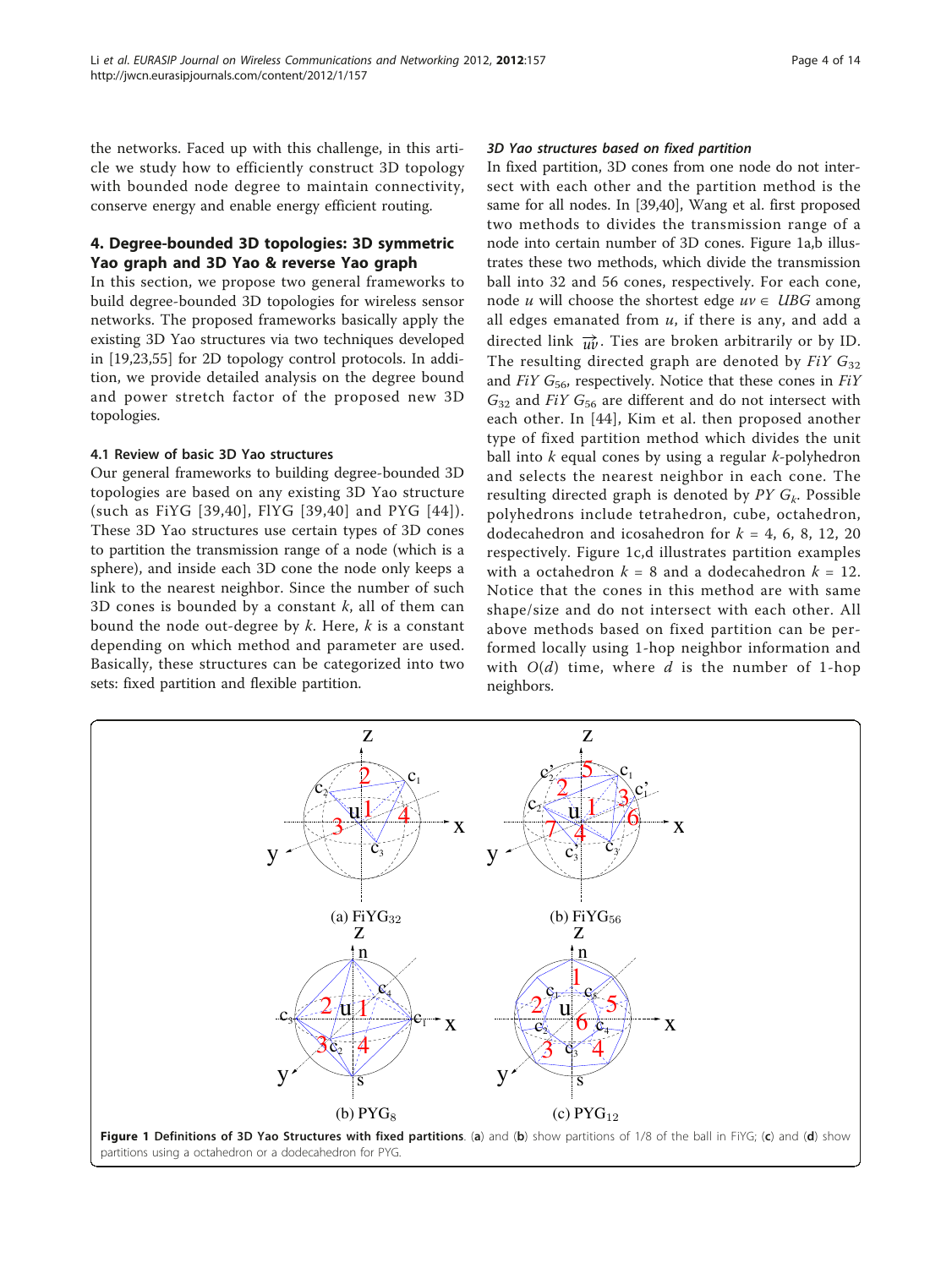#### <span id="page-4-0"></span>3D Yao structures based on flexible partition

In flexible partition, identical 3D cones with a top angle  $2\theta$  are used to partition the transmission ball and where to define these cones depends on the locations of neighbors around node  $u$ . In [[39](#page-12-0),[40](#page-12-0)], Wang et al. proposed three different methods to perform the partition. However, they showed that the first method does not bound the node out-degree. Here, we just review their third method. Initially, all neighbors  $v_i$  of node u are unprocessed and ordered by the distance to  $u$ . The algorithm processes link uv from the shortest link and follows an ascending order. When it processes  $uv_i$ , it defines the 3D cone  $C_{uv}$ , which uses  $uv_i$  as its axis (as shown in Figure 2a), adds the link  $uv_i$ , and marks all other links in *Cuvi* as processed. We denote the final structure as FlY  $G_{\theta}$  or FIYG when value of  $\theta$  is clear. Algorithm 1 illustrates the detailed algorithm. The time complexity of this algorithm is  $O(d \log d)$  due to the sorting. Notice that the 3D cones in this method are in the same size/ shape and can intersect with each other (as in Figure 2b). By using a volume argument<sup>a</sup>, Wang et al. showed that the node out-degree of  $F\ell Y$  G is bounded by

$$
k = \left[\frac{2}{1 - \cos\left(\frac{\theta}{2}\right)}\right].
$$
 If  $\theta = \pi/4$ , the degree bound is

2  $1-\cos\left(\frac{\theta}{2}\right)$ 2  $\overline{\wedge}$   $\approx$  26 , and if  $\theta = \pi/6$ , the degree bound is 58.

Algorithm 1. Construct 3D Yao Structure FlY G for Node u

**Input:** all neighbors  $N_{UBG}(u)$  of node u in UBG.

**Output:** neighbors  $N_{FlY} G(u)$  of u in the constructed FlYG.

1: Sort all neighbors  $v_i \in N_{UBG}(u)$  by its length such that  $||uv_i|| \le ||uv_{i+1}||$ , where  $i = 1$  to  $|N_{UBG}(u)|$ .

2: Set PROCESSED( $v_i$ ) = 0 for all neighbor  $v_i \in N_{UBG}$  $(u)$ .

3: for  $i = 1$  to  $|N_{UBG}(u)|$  do

4: if PROCESSED $(v_i) = 0$  then

5: As shown in Figure 2a, let *Cuvi* be the cone using  $uv_i$  as the axis and 2 $\theta$  as the top angle.

6: Keep  $v_i$  as a neighbor of u in FlYG, i.e., add  $v_i$  in  $N_{FIVG}(u)$ .

7: Set PROCESSED $(w) = 1$  for every other neighbor w inside  $C_{uvi}$ .

- 8: end if
- 9: end for
- 10: return  $N_{FlY} G(u)$

# 4.2 General frameworks to build 3D symmetric Yao graph and 3D Yao & reverse Yao graph

Bounded out-degree from 3D Yao structures gives us advantages when apply several routing algorithms on these structures. However, possible unbounded indegree at some nodes will often cause large overhead or contention at those nodes which may make them exhausted earlier than other nodes. Therefore it is often imperative to construct a sparse network topology such that both the in-degree and the out-degree are bounded by a constant while it is still power spanner. Hereafter, we define a general function 3D-YAO-Structure() which can generate the neighbor set of 3D Yao structure at node  $u$  given the current neighbor set of  $u$ . The 3D-YAO-Structure() function can be any generation methods of existing Yao-based 3D structures. We use YG to denote the generated 3D Yao structure.

The first set of 3D topologies is 3D symmetric Yao graph (SYG), an undirected graph, which guarantees that the node degree is at most  $k$ . It first applies the 3D Yao structure to select the closest node in each 3D cone. An link  $uv$  is selected to graph SYG if and only if both  $u$  and  $v$  are selected to be kept by each other in YG, i.e.,  $v \in N_{Y \ G}(u)$  and  $u \in N_{Y \ G}(v)$ . See Figure [3a,b](#page-5-0) for illustrations. Algorithm 2 shows the framework. It is clear that only one-hop information is used and total O  $(n)$  of messages are used. Thus, the SYG can be built locally and efficiently. Notice that similar idea has been used in 2D networks [[23](#page-12-0)[,55,56](#page-13-0)].

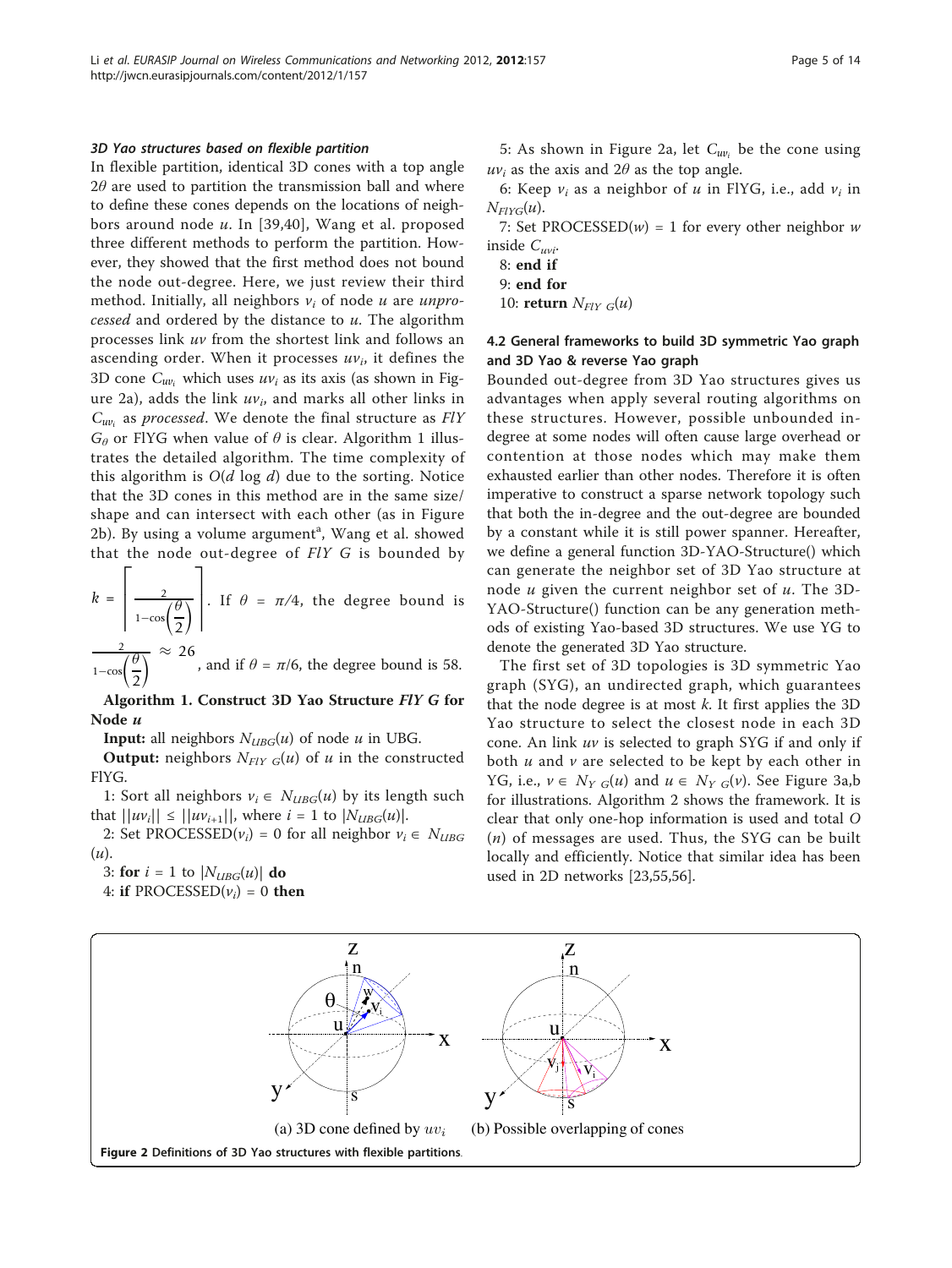<span id="page-5-0"></span>

Yao graph.

Algorithm 2. Building 3D symmetric Yao graph at node u

**Input:** all neighbors  $N_{UBG}(u)$  of node u in UBG.

**Output:** neighbors  $N_{SY}$   $_G(u)$  of u in the constructed SYG.

1:  $N_{YG}(u) = 3D-YAO-Structure(N_{UBG}(u)).$ 

2: Broadcast  $N_{YG}(u)$  to all neighbors  $N_{UBG}(u)$ .

3: for all node  $v \in N_{Y G}(u)$  do

4: if  $u \in N_{Y \ G}(v)$  then

5: Keep  $\nu$  as a neighbor of  $u$  in SYG, i.e., add  $\nu$  in  $N_{SY}$  $_G(u)$ .

6: end if

7: end for

8: return  $N_{SYG}(u)$ 

Algorithm 3. Building 3D Yao and reverse Yao graph at node  $\mu$ 

**Input:** all neighbors  $N_{UBG}(u)$  of node u in UBG.

**Output:** neighbors  $N_{YY}$   $_G(u)$  of  $u$  in the constructed YYG.

1:  $N_{Y,G}(u) = 3D-YAO-Structure(N_{UBG}(u)).$ 

2: Broadcast  $N_{YG}(u)$  to all neighbors  $N_{UBG}(u)$ .

3: Let  $N_{YG}^{in}(u)$  be the set of u's incoming neighbors, i. e., all node  $\nu$  satisfying  $u \in N_{Y \ G}(\nu)$ .

4:  $N_{YYG}^{in}(u) = 3D$  - YAO - Structure  $(N_{YG}^{in}(u))$ .

5: Broadcast  $N_{YYG}^{in}(u)$  to all neighbors  $N_{UBG}(u)$ .

6: for all node  $v \in N_{YG}(u)$  do

7: if  $u \in N_{YYG}^{in}(v)$  then

8: Keep  $\nu$  as a neighbor of  $u$  in YYG, i.e., add  $\nu$  in  $N_Y$  $_Y G(u)$ .

9: end if

10: end for

11: return  $N_{Y|Y|G}(u)$ 

The second set of 3D topologies is 3D Yao and reverse Yao graph (YYG), a directed graph, which guarantees that both node in-degree and node out-degree are at most  $k$ . The basic idea is to apply reverse 3D Yao structure on YG to bound the node in-degree. Node  $u$ chooses a node  $\nu$  from each 3D cone, if there is any, so the incoming link  $\frac{L}{uv}$  in YG has the smallest length among all incoming links from YG in that cone as shown in Figure 3c. Similar idea has been used for 2D

networks by [[16,19,](#page-12-0)[57\]](#page-13-0). Algorithm 3 shows the detailed algorithm. 3D YYG can be built locally and efficiently with only 1-hop neighbor information and linear number of messages.

#### 4.3 Performance analysis of 3D SYG and 3D YYG

We are now ready for providing some analysis on the 3D structures built by our general frameworks. We will use two basic properties of the underlying 3D Yao structures: (1) the out-degree of 3D YG is bounded by  $k$ ; and (2) if a link  $uv \in UBG$  is not kept in 3D YG, there must exist a shorter link uw kept in 3D YG and ∠vuw <  $\theta$ . Here  $\theta$  is the largest angle possible in a 3D cone in FiYG or the half of the top angle of the 3D cone in FlYG. For simplification, we assume the maximum transmission range  $R = 1$ .

Theorem 1 Both 3D SYG and 3D YYG are strongly connected if the original 3D UBG is connected and the angle parameter  $\theta$  in 3D YG is bounded by  $\pi/3$ .

PROOF. We first prove the connectivity of 3D SYG, which is equivalent to prove that there is a directed path from  $u$  to  $v$  in SYG for any two nodes  $u$  and  $v$ with  $||uv|| \le 1$ . We prove this claim by an induction over the distance  $||uv||$  between nodes u and v. First, note that the edge between the closest pair of nodes must be kept in SYG. Assume that the claim is true for all links less than  $||uv||$ . Now we consider nodes u and  $v$ . If uv is kept in SYG, the claim is true. If uv is not in SYG, there must a node  $w$  inside one of 3D cones at  $u$ or  $v$  who causes the deletion of  $uv$ . Assume  $w$  and  $v$  are in the same cone of u and  $||uw|| < ||uv||$ . Because the angle ∠wuv is less than  $\theta \leq \frac{\pi}{3}$ , we have  $||vw|| < ||uv||$ . By induction there is a path from  $u$  to  $w$  and a path from  $w$  to  $v$  in SYG. Therefore a path from  $u$  to  $v$  exists in SYG. This finishes the proof for SYG.

We next prove that SYG is a subgraph of YYG, which then can imply the connectivity of 3D YYG automatically. Assume that there exists a link  $uv$  in SYG but not in YYG. From the definition of SYG, we know link  $uv$  is selected by both  $u$  and  $v$  in 3D YG. Then if we apply reverse Yao structure on incoming neighbor of 3D YG (as Line 4 in Algorithm 3),  $uv$  will also be selected by node  $v$ . Thus,  $uv$  must be in YYG. This is a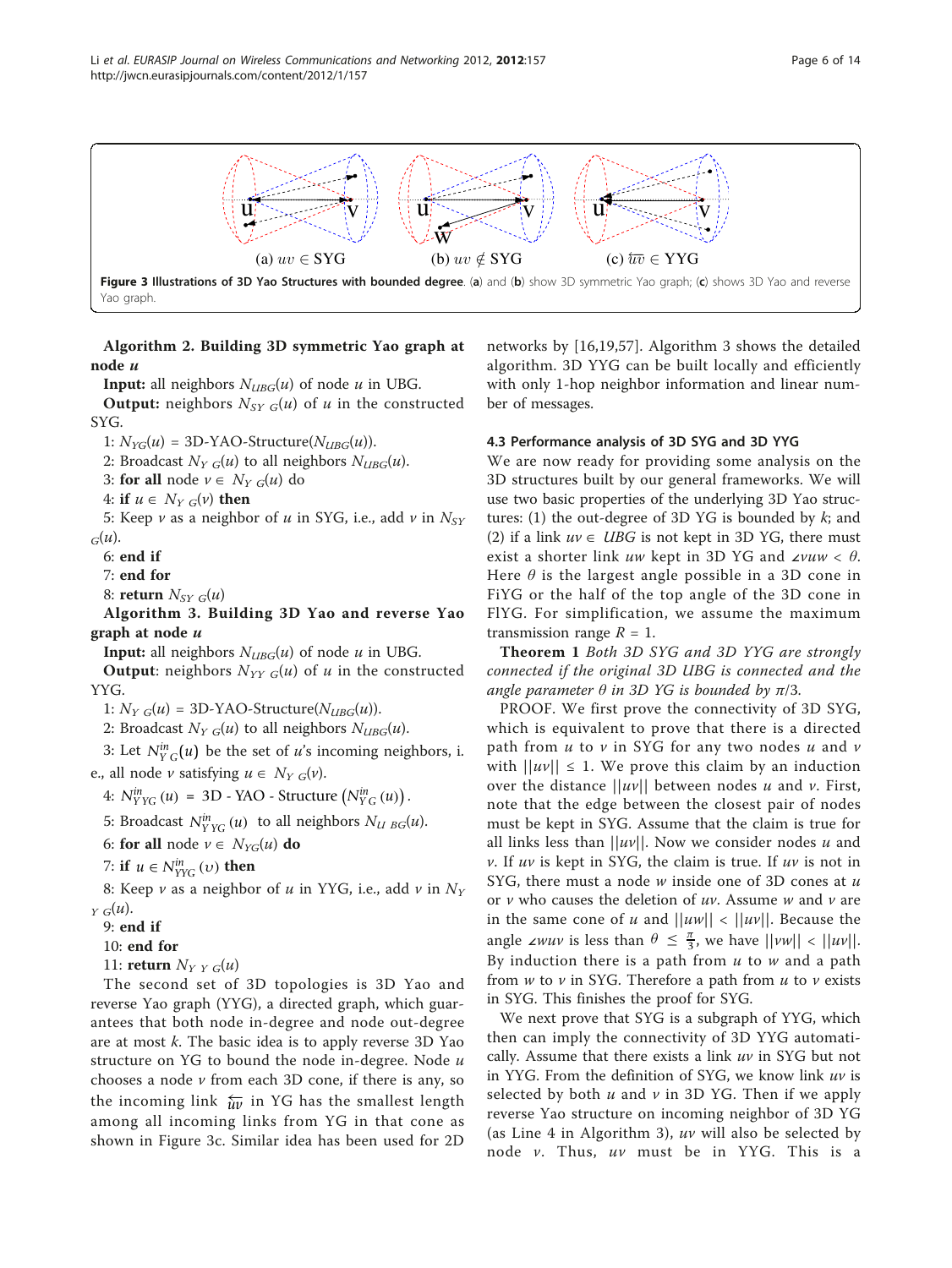contradiction. Therefore, YYG is a supergraph of SYG and fully connected. □

The above theorem shows that our proposed algorithms can guarantee the connectivity of the final structure given that the underlying UBG is connected. In other words, our algorithms only remove links whose deletions will not affect the connectivity. Therefore, if the underlying UBG is already very sparse, our algorithms will not remove many links or even any links. But if the UBG is denser, more links will be removed by our proposed algorithms. This has been confirmed by our simulations (presented in Section 5). Notice that how to guarantee the connectivity of the UBG (where every node uses the maximum transmission power) is beyond the scope of this article. However, there are several existing studies [[31,33-35,](#page-12-0)[54\]](#page-13-0) on how to set up the maximum transmission power to guarantee the network connectivity.

Theorem 2 The node degree of 3D SYG is bounded by k while both node out-degree and in-degree of 3D YYG is bounded by k, where k is the degree bound of underlying 3D YG.

PROOF. This theorem is straightforward from the construction methods of SYG and YYG. Both methods first apply 3D YG. Since each node has at most  $k$  3D cones during this construction, the out-degree is bounded by k. For 3D SYG, a link is kept only if both endpoints keep it in 3D YG. Thus, the node degree of SYG is obviously bounded by  $k$ . For 3D YYG, the second round of 3D YG is applied to incoming links, thus the node in-degree is also bounded by  $k$ . Notice that in 3D YYG, the out-degree and in-degree neighbors of a node may be different set of nodes. □

Theorem 3 The 3D SYG is not a power spanner of UBG, while 3D YYG is a power spanner of UBG when  $\beta$  $\geq$  3 and  $\theta$  <  $\pi$  /3.

PROOF. The first half of this theorem can be directly obtained from a result by Grunewald et al. [[16\]](#page-12-0). They basically show how to construct a counter example of a 2D network in which SYG is not a power spanner. Since the 2D network is a special case of 3D networks, the same counter example works for 3D networks.

The proof of power spanner property of YYG is much challenging, even in 2D. Jia et al. [[58\]](#page-13-0) first proved that 2D YYG is a power spanner when  $\theta \leq \pi / 60$  (i.e.,  $k \geq$ 120). It seems that their proof might be extended to 3D case, however, the node degree bound will be huge (larger than  $\frac{4\pi/3}{2\pi(1-\cos(\theta/2))/3} \ge 5836$ ). Thus it is not very useful in practice. Schindelhauer et al. [[59](#page-13-0)] then proved that 2D YYG is a power spanner with power spanning ratio  $(8c + 1)^2 \frac{(2c)^{\beta}}{1 - 2^{(2-\beta)}}$  for  $\beta > 2$  when  $k > 6$ . Here  $c = \frac{1}{1-2\sin(\pi/k)}$ . They proved this by first proving that 2D YYG is a weak  $c$ -spanner. In a weak  $c$ -spanner, between any two nodes there exists a path which remains within a disk or sphere of radius c-times the Euclidean distance between them. Their proof of weak spanner property of YYG can also be extended to 3D YYG with  $\theta < \pi$  / 3. However, to further extend it to 3D power spanner, it requires  $\beta \ge 3$ . More specifically, 3D YYG is a power spanner with power spanning ratio  $(8c + 1)^3 \frac{(2c)^{\beta}}{1 - 2^{(3-\beta)}}$  for  $\beta > 3$  or  $O(c^{12})$  for  $\beta = 3$  when  $\theta <$  $\pi/3$ . Therefore, we can claim that 3D YYG is a power spanner for  $\beta \geq 3$  and  $\theta \leq \pi / 3$ . When  $2 \leq \beta \leq 3$ , the power spanner property is still open. □

Table 1 summarizes the properties of all proposed and existing 3D topologies. Notice that the time complexity of 3D Yao-based structures is  $O(d)$  for fixed partitions and  $O(d \log d)$  for flexible partitions. Here d is the number of 1-hop neighbors. In addition, the power stretch factor of 3D YYG is  $O(1)$  only for  $\beta \geq 3$ , but still open for  $2 \leq \beta < 3$ .

# 5 Simulation results

In order to evaluate the performance of our new 3D topologies with bounded degree, we conduct simulations by generating random 3D sensor networks. In our experiments, we randomly generate a set  $V$  of  $n$  wireless nodes and the UBG, then test the connectivity of UBG. If it is connected, we construct different localized 3D topologies proposed in this article and some existing ones, and measure the node degree as well as power efficiency of these topologies. We repeat the experiment

Table 1 Property summary for existing and proposed 3D topologies

| $\cdot$        |              | -<br>. .<br>. . | -         |                            |         |                         |
|----------------|--------------|-----------------|-----------|----------------------------|---------|-------------------------|
| 3D structure   | connectivity | out-degree      | in-degree | power<br>stretch<br>factor | message | time                    |
| <b>3D LMST</b> | yes          | O(1)            | O(1)      | O(n)                       | O(n)    | $O(d^2)$                |
| 3D RNG         | yes          | O(n)            | O(n)      | O(n)                       | O(n)    | O(d)                    |
| 3D GG          | yes          | O(n)            | O(n)      |                            | O(n)    | O(d)                    |
| 3D YG          | yes          | O(1)            | O(n)      | O(1)                       | O(n)    | $O(d)$ or $O(d \log d)$ |
| 3D SYG         | yes          | O(1)            | O(1)      | O(n)                       | O(n)    | $O(d)$ or $O(d \log d)$ |
| 3D YYG         | yes          | O(1)            | O(1)      | O(1)                       | O(n)    | $O(d)$ or $O(d \log d)$ |
|                |              |                 |           |                            |         |                         |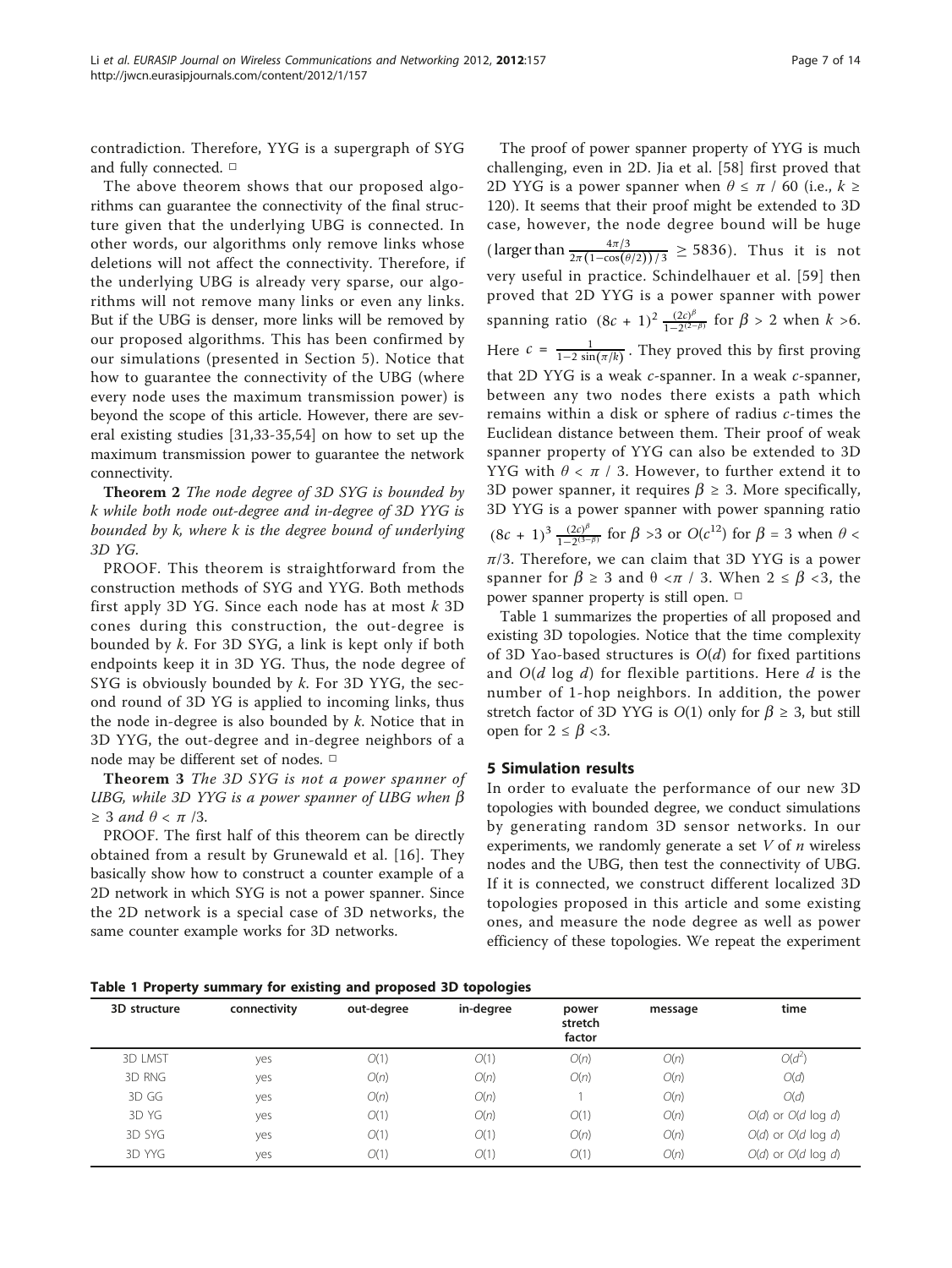<span id="page-7-0"></span>for multiple times and report the average or maximum values of these metrics in all of the simulations.

We evaluate the following localized 3D topologies:

• Sparse topologies: RNG and GG;

• 3D Yao structures: FiYG<sub>32</sub>, PYG<sub>8</sub>, PYG<sub>12</sub>, FlYG  $_{\pi/4}$ , and FlYG  $_{\pi/6}$ ;

• 3D symmetric Yao structures:  $FiSYG_{32}$ ,  $PSYG_{8}$ ,  $PSYG_{12}$ , FISYG<sub> $\pi/4$ </sub>, and FISYG<sub> $\pi/6$ </sub>;

• 3D Yao & reverse Yao Structures:  $FiYYG_{32}$ ,  $PYYG_{8}$ , PYYG<sub>12</sub>, FlYTG<sub> $\pi/4$ </sub>, and FlYYG<sub> $\pi/6$ </sub>;

Here, \*SYG and \*YYG are the symmetric Yao structure and Yao & Reverse Yao structure based on the corresponding underlying 3D Yao structures, respectively.

Figure 4 shows a set of topologies generated for a UBG with 100 wireless nodes. In the experimental results presented here, we generate  $n$  random wireless

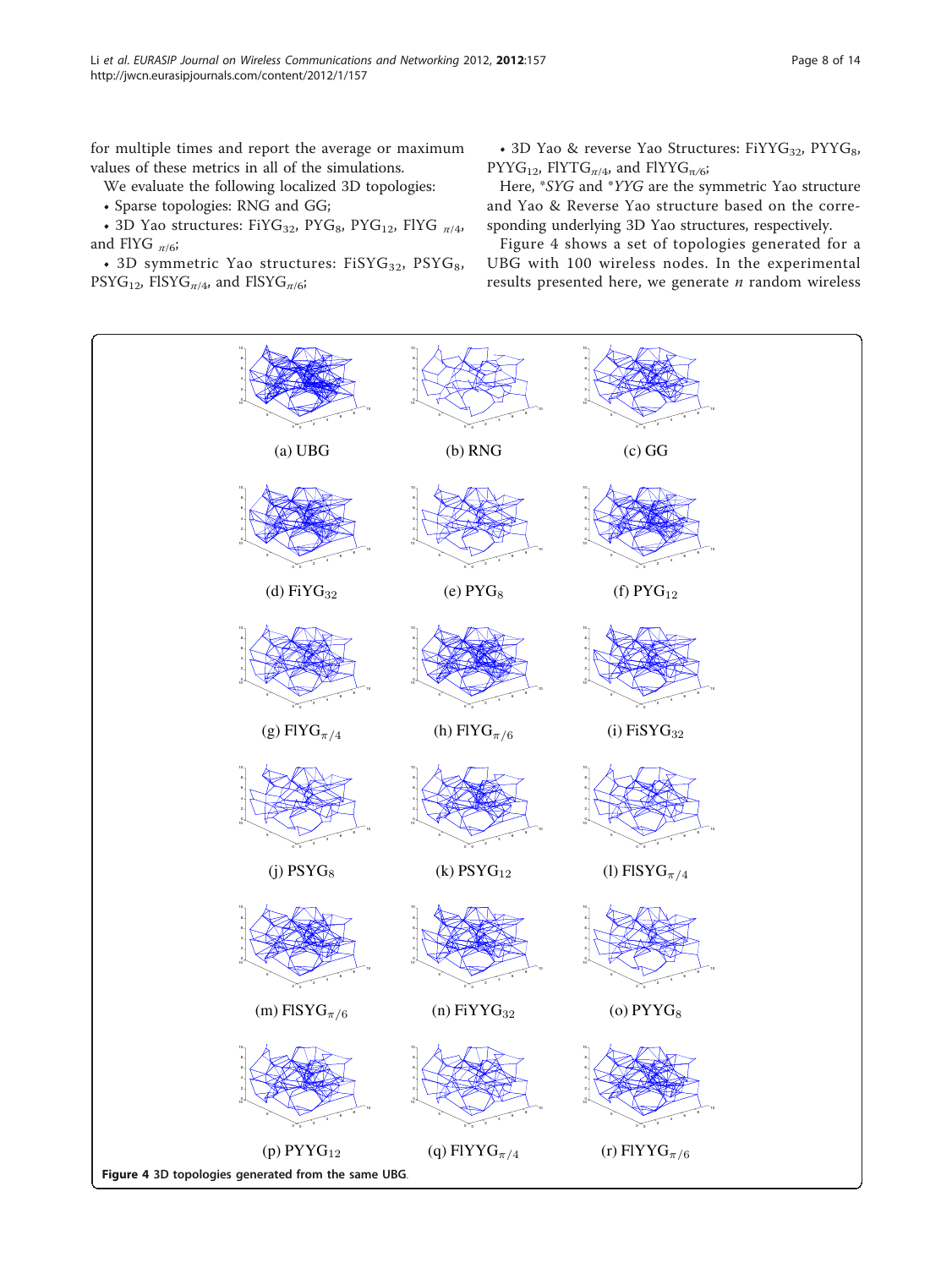<span id="page-8-0"></span>nodes in a  $10 \times 10 \times 10$  cube; the maximum transmission range R is set to  $\sqrt{10}$  and the power constant  $\beta$  = 2, thus the maximum transmission power  $P_{\text{max}} = R^2$  = 10. It is clear that RNG is the sparsest structure, however, we know that it is not a power spanner of UBG. For all Yao structures, the more 3D cones defined (larger k or smaller  $\theta$ ) the denser the topology is. For the structures based on the same 3D Yao construction

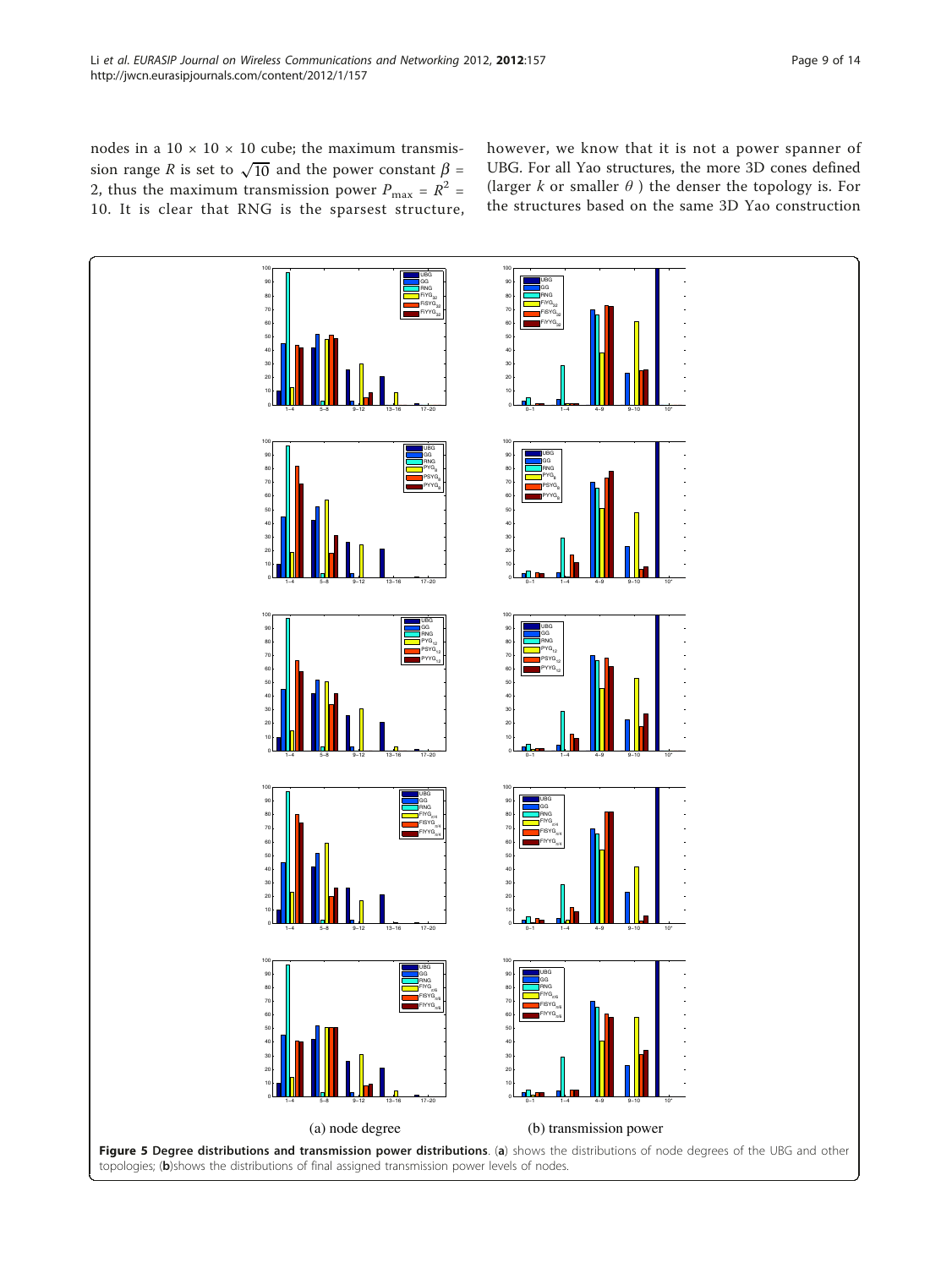<span id="page-9-0"></span>method, symmetric Yao structure is sparser than Yao & reverse Yao structure.

For the same instance, we plotted the node degrees of different topologies in Figure [5a.](#page-8-0) It is clear that UBG

has more nodes with high node degree. While RNG, GG and all Yao structures can drastically reduce node degrees. Figure [5b](#page-8-0) shows the assigned minimal power levels for all the nodes. Here we assume that each node

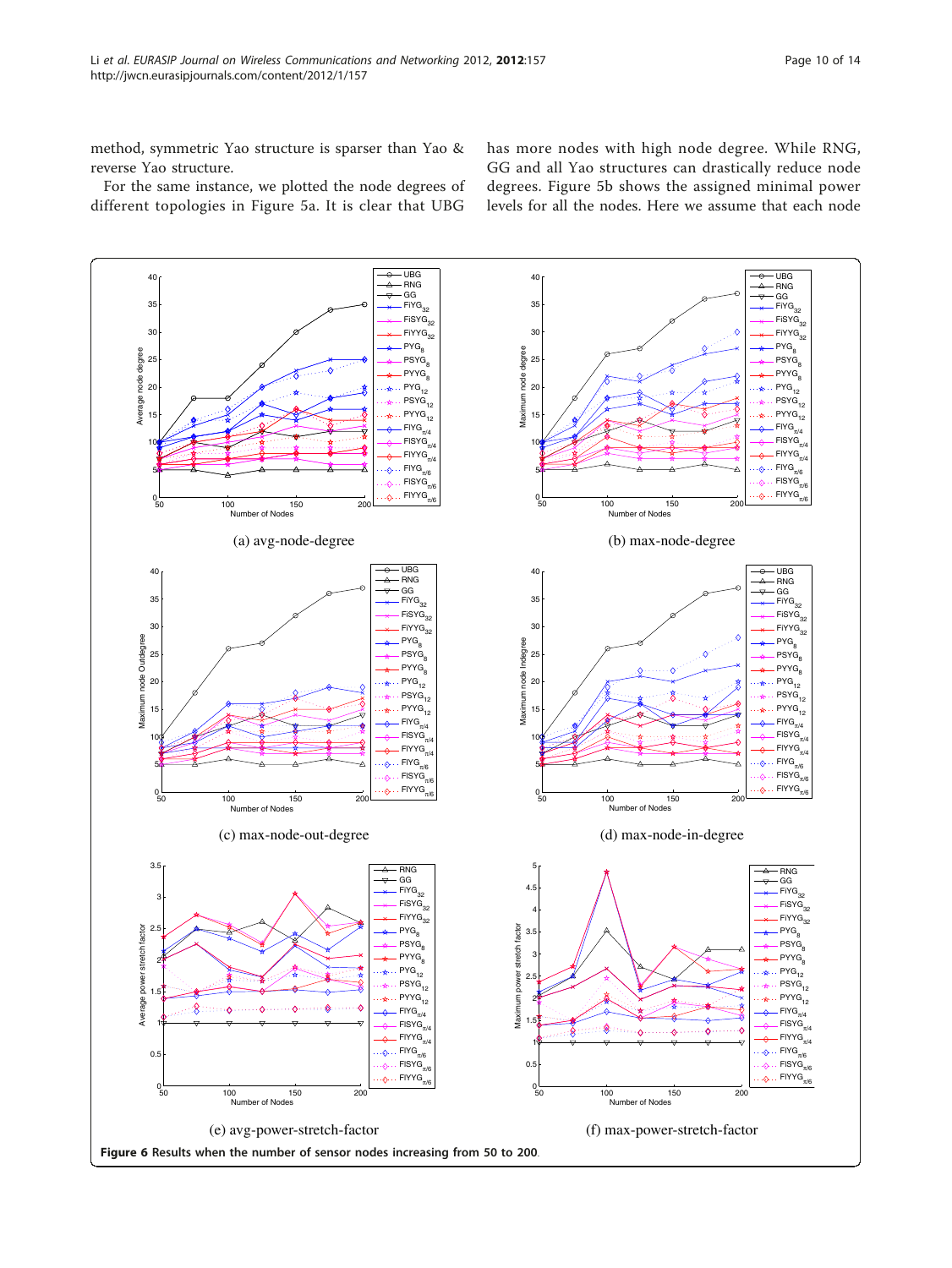<span id="page-10-0"></span>can shrink its power level to support the longest link in the generated topology. Clearly, no node needs to transmit at its maximum power level anymore in these sparse topologies. RNG and GG use the smallest power level, since they are the sparest graphs. All Yao structures can also save a lot of energy compared with UBG. Clearly, more 3D cones defined in Yao structure, less energy it saves and larger node degree it has.

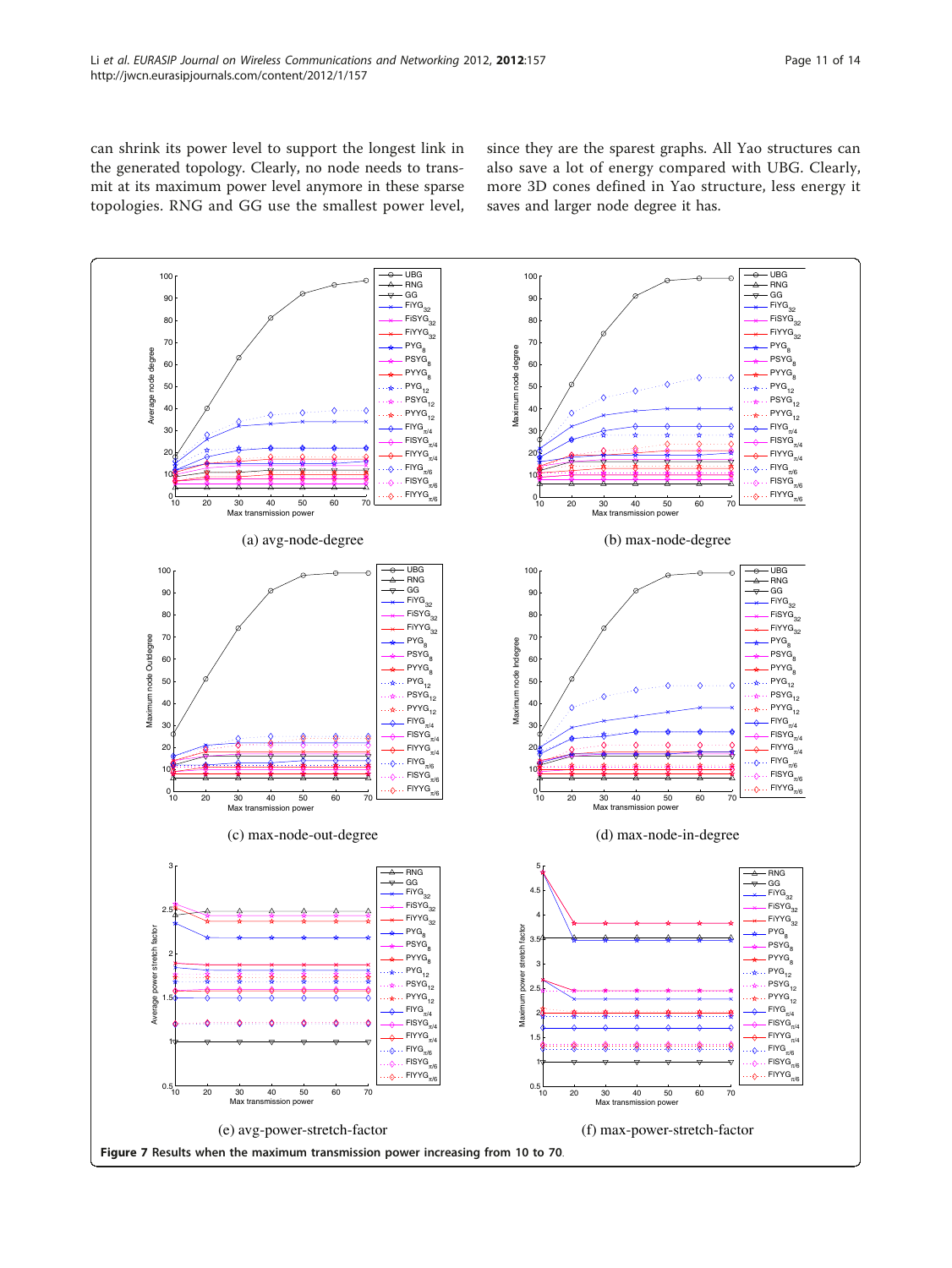<span id="page-11-0"></span>We vary the number of nodes  $n$  in the network from 50 to 200, where 100 vertex sets are generated for each case. The average and the maximum are computed over all these 100 vertex sets. All experimental results are plotted in Figure [6.](#page-9-0)

The node degree of wireless networks should not be too large to avoid interference, collision, and overhead. It should not be too small either: a low node degree usually implies that the network has a low fault tolerance and tends to increase the overall network power consumption as longer paths may have to be taken. Figure [6a](#page-9-0) shows all localized 3D topologies have lower average degrees compared with UBG and keep small degrees when the degree of UBG becomes denser and denser as the number of nodes in the network increases. Clearly, Yao structures with larger number of 3D cones lead to denser structures, while RNG is much sparser than most of Yao-based structures. Notice that the structures sparser than GG are Symmetric Yao structures and Yao & Reverse Yao structures of  $PYG_{12}$ ,  $PYG_{8}$ and FIYG $_{\pi/4}$  since these structures have smallest 3D cones. These can also be verified by Figure [4](#page-7-0) and [6b](#page-9-0) (the maximum node degree). Figure [6c](#page-9-0) shows that the maximum node out-degree of these localized 3D-topologies are small. The out-degrees of all Yao structures are smaller than the theoretical bounds. Figure [6d](#page-9-0) also gives the maximum node in-degree of these topologies which are a little bit larger than their out-degrees. It is clear that both symmetric Yao structures and Yao & reverse Yao structures have smaller in-degrees than 3D Yao structures. Remember that theoretically they can bound the node in-degree. The results also showed that RNG and GG do not have large degrees and 3D Yao structures do not have large in-degree in this experiment, and the reasons are that the nodes are distributed randomly in the area. In real life, the network may not be distributed randomly, so it is possible that RNG and GG have large degrees and 3D Yao structures have large indegrees. Such examples and simulation results can be found in [\[19\]](#page-12-0).

Besides connectivity, the most important design metric of wireless networks is perhaps power efficiency, because it directly affects both nodes and network lifetime. Figure [6e,f](#page-9-0) show all proposed structures have small power stretch factors even when the network is very dense. Notice that Yao structures based on  $PYG<sub>8</sub>$ and RNG have a little bit higher stretch factor than GG and other Yao-based structures, however, their maximum power stretch factors are still smaller than 5. The reason again is that the nodes are distributed randomly in the area and the number of nodes is not too large. As we expected, GG has a power stretch factor of one and all power stretch factors of 3D Yao structures are smaller than their theoretical bounds if they have ones. Among all 3D Yao structures,  $\text{FIVG}_{\pi/6}$  and  $\text{FIVG}_{\pi/6}$ have the smallest stretch factor, since they are the densest 3D Yao structures.

We also conduct simulations on random networks with fixed 100 nodes and various maximum transmission power  $P_{\text{max}}$  is from 10 to 70. Simulation results are plotted in Figure [7](#page-10-0). Basic conclusions from this set of simulations are coherent with previous simulation set.

### 6 Conclusion

Topology control for 3D wireless sensor networks has been well studied recently and different 3D geometric topologies were proposed to achieve the sparseness and power efficiency. However, most of them cannot bound the node degree. Even though some of 3D structures based on Yao graph can bound the node out-degree, they may still lead to large in-degree at some nodes. Therefore, in this article, we propose two general frameworks to build degree-bounded 3D topologies for wireless sensor networks. These frameworks can use all existing Yao-based 3D structures as the underlying methods, and only use local information with linear number of messages. We show some of them can also guarantee the constant power stretch factor in 3D. Our simulation results confirm the good performance of our new 3D topologies.

#### Endnote

<sup>a</sup>As shown in Figure [2b,](#page-4-0) the angle between two neighbors in FlYG<sub>θ</sub> must be larger than  $\theta$ , i.e., ∠ $v_iuv_i < \theta$ .

#### Acknowledgements

The study of F. Li was partially supported by the National Natural Science Foundation of China (NSFC) under Grant No. 60903151, Beijing Natural Science Foundation under Grant No. 4122070, and the Scientific Research Foundation for the Returned Overseas Chinese Scholars, State Education Ministry. The study of Y. Wang was supported in part by the US National Science Foundation (NSF) under Grant No. CNS-0721666, CNS-0915331, and CNS-1050398.

#### Author details

<sup>1</sup>School of Computer Science, Beijing Institute of Technology, Beijing, 100081, China <sup>2</sup> Department of Computer Science, University of North Carolina at Charlotte, Charlotte, NC 28223, USA

#### Competing interests

The authors declare that they have no competing interests.

Received: 3 August 2011 Accepted: 1 May 2012 Published: 1 May 2012

#### References

- 1. CF Huang, YC Tseng, LC Lo, The coverage problem in three-dimensional wireless sensor networks, in Proc of IEEE Globecom 2004, vol. 5. Dallas, Texas, USA, pp. 3182–3186 (2004)
- 2. M Watfa, S Commuri, Optimal 3-dimensional sensor deployment strategy, in Proc of 3rd IEEE Consumer Communications and Networking Conference (CCNC 2006), vol. 2. Las Vegas, Nevada, USA, pp. 892–896 (2006)
- 3. M Watfa, S Commuri, The 3-dimensional wireless sensor network coverage problem, in Proceedings of the 2006 IEEE International Conference on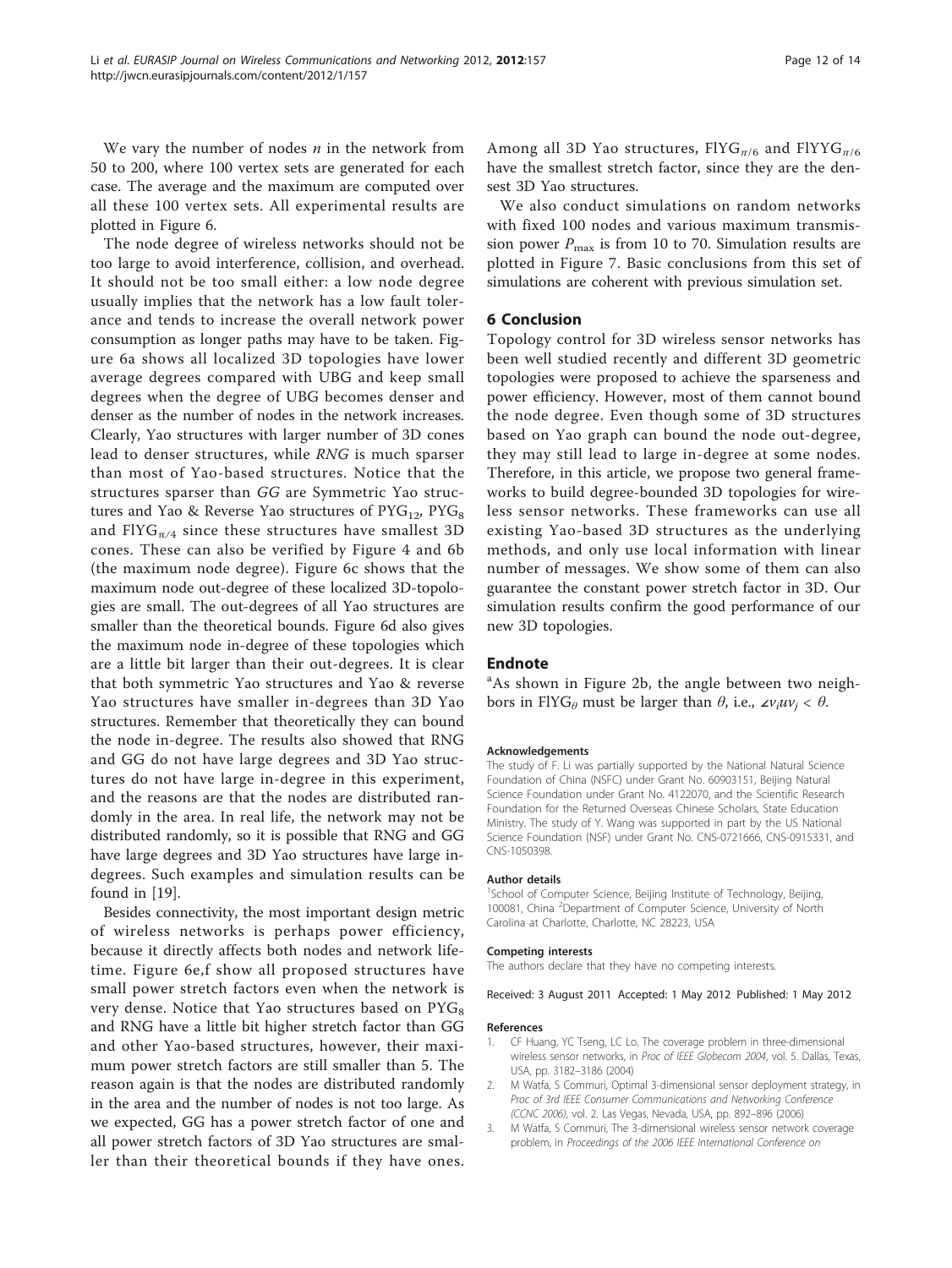<span id="page-12-0"></span>Networking, Sensing and Control (ICNSC'06), Ft Lauderdale, Florida, USA, pp. 856–861 (2006)

- 4. SMN Alam, ZJ Haas, Coverage and connectivity in three-dimensional networks, in Proceedings of the 12th ACM Annual International Conference on Mobile Computing and Networking (MobiCom'06), New York, NY, USA, pp. 346–357 (2006)
- 5. V Ravelomanana, Extremal properties of three-dimensional sensor networks with applications. IEEE Trans Mobile Comput. 3(3), 246–257 (2004). doi:10.1109/TMC.2004.23
- 6. D Pompili, T Melodia, Three-dimensional routing in underwater acoustic sensor net-works, in Proceedings of the 2nd ACM international workshop on Performance evaluation of wireless ad hoc, sensor, and ubiquitous networks (PE-WASUN), Montreal, Canada, pp. 214–221 (2005)
- P Xie, JH Cui, L Lao, VBF: vector-based forwarding protocol for underwater sensor networks, in Proceedings of the 5th international IFIP-TC6 conference on Networking Technologies (Networking'06), Coimbra, Portugal, pp. 1216–1221 (2006)
- 8. G Kao, T Fevens, J Opatrny, Position-based routing on 3-D geometric graphs in mobile ad hoc networks, in Proceedings of the 17th Canadian Conference on Computational Geometry (CCCG 2005), Ontario, Canada, pp. 88–91 (2005)
- 9. A Abdallah, T Fevens, J Opatrny, Power-aware 3D position-based routing algorithm for ad hoc networks, in Proc of 2007 IEEE International Conference on Communications (ICC), Glasgow, Scotland, pp. 3130–3135 (2007)
- 10. F Li, S Chen, Y Wang, J Chen, Load balancing routing in three dimensional wireless networks, in Proc of 2008 IEEE International Conference on Communications (ICC), Beijing, China, pp. 3073–3077 (2008)
- 11. C Liu, J Wu, Efficient geometric routing in three dimensional ad hoc networks, in Proc of 28th Annual IEEE Conference on Computer Communications (INFOCOM), Mini-conference, Rio, Brazil, pp. 2751–2755 (2009)
- 12. Y Wang, CW Yi, M Huang, F Li, Three dimensional greedy routing in largescale random wireless sensor networks. Ad Hoc Netw. (2011, to appear)
- 13. R Rajaraman, Topology control and routing in ad hoc networks: a survey. SIGACT News. 33, 60–73 (2002). doi:10.1145/564585.564602
- 14. P Santi, Topology Control in Wireless Ad Hoc and Sensor Networks, (John-Wiley & Sons, Chichester, UK, 2005)
- 15. Y Wang, Topology control for wireless sensor networks, in Wireless Sensor Networks and Applications, ed. by Y Li, M Thai, W Wu (Springer, New York, USA, 2007)
- 16. M Grünewald, T Lukovszki, C Schindelhauer, K Volbert, Distributed maintenance of resource efficient wireless network topologies, in Proc of the 8th European Conference on Parallel Computing (Euro-Par'02), Paderborn, Germany, pp. 935–946 (2002)
- 17. L Li, JY Halpern, P Bahl, YM Wang, R Wattenhofer, Analysis of a cone-based distributed topology control algorithms for wireless multi-hop networks, in Proc of ACM Symposium on Principle of Distributed Computing (PODC), Newport, Rhode Island, USA, pp. 264–273 (2001)
- 18. XY Li, PJ Wan, Y Wang, Power efficient and sparse spanner for wireless ad hoc networks, in Proc of IEEE Int Conf on Computer Communications and Networks (ICCCN01), Scottsdale, Arizona, USA, pp. 564–567 (2001)
- 19. XY Li, PJ Wan, Y Wang, O Frieder, Sparse power efficient topology for wireless networks, in Proc of IEEE Hawaii Int Conf on System Sciences (HICSS), Big Island, HI, USA, pp. 3839–3848 (2002)
- 20. R Wattenhofer, L Li, P Bahl, YM Wang, Distributed topology control for wireless multihop ad-hoc networks, in Proc of the 20th Annual Joint Conference of the IEEE Computer and Communications Societies (INFOCOM), vol. 3. Anchorage, Alaska, USA, pp. 1388–1397 (2001)
- 21. N Li, JC Hou, L Sha, Design and analysis of a MST-based topology control algorithm, in Proc of the 23th Annual Joint Conference of the IEEE Computer and Communications Societies (INFOCOM), vol. 3. San Francisco California, USA, pp. 1702–1712 (2003)
- 22. XY Li, Y Wang, WZ Song, Applications of k-Local MST for topology control and broadcasting in wireless ad hoc networks. IEEE Trans Parallel Distrib Syst. 15(12), 1057–1069 (2004). doi:10.1109/TPDS.2004.77
- 23. XY Li, I Stojmenovic, Y Wang, Partial delaunay triangulation and degree limited localized bluetooth multihop scatternet formation. IEEE Trans Parallel Distrib Syst. 15(4), 350–361 (2004). doi:10.1109/TPDS.2004.1271184
- 24. XY Li, G Calinescu, PJ Wan, Y Wang, Localized delaunay triangulation with application in wireless ad hoc networks. IEEE Trans Parallel Distrib Process. 14(10), 1035–1047 (2003). doi:10.1109/TPDS.2003.1239871
- 25. J Gao, LJ Guibas, J Hershburger, L Zhang, A Zhu, Geometric spanner for routing in mo-bile networks, in Proceedings of the 2nd ACM Symposium on Mobile Ad Hoc Networking and Computing (MobiHoc 01), Long Beach, CA, USA, pp. 45–55 (2001)
- 26. R Ramanathan, R Hain, Topology control of multihop wireless networks using transmit power adjustment, in Proc of the 19th Annual Joint Conference of the IEEE Computer and Communications Societies (INFOCOM), vol. 2. Tel Aviv, Israel, pp. 404–413 (2000)
- 27. N Nikaein, C Bonnet, Topology management for improving routing and network performances in mobile ad hoc networks. Mob Netw Appl. 9(6), 583–594 (2004)
- 28. L Bao, JJ Garcia-Luna-Aceves, Topology management in ad hoc networks, in Proceedings of the 4th ACM international symposium on Mobile Ad Hoc Networking & Computing (MobiHoc), pp. 129–140 (2003)
- 29. B Liang, ZJ Haas, Virtual backbone generation and maintenance in ad hoc network mobility management, in Proc of the 19th Annual Joint Conference of the IEEE Computer and Communications Societies (INFOCOM), vol. 3. Tel Aviv, Israel, pp. 1293–1302 (2000)
- 30. K Alzoubi, XY Li, Y Wang, PJ Wan, O Frieder, Geometric spanners for wireless ad hoc networks. IEEE Trans Parallel Distrib Process. 14(4), 408–421 (2003). doi:10.1109/TPDS.2003.1195412
- 31. AE Clementi, G Huiban, P Penna, G Rossi, YC Verhoeven, Some recent theoretical advances and open questions on energy consumption in adhoc wireless networks, in Proc of 3rd Workshop on Approximation and Randomization Algorithms in Communication Networks (ARACNE), vol. 15. Rome, Italy, pp. 23–38 (2002)
- 32. L Lloyd, R Liu, MV Marathe, R Ramanathan, SS Ravi, Algorithmic aspects of topology control problems for ad hoc networks, in Proceedings of the 3rd ACM international symposium on Mobile Ad Hoc Networking and Computing (MobiHoc), Lausanne, Switzerland, pp. 123–134 (2002)
- 33. WT Chen, NF Huang, The strongly connecting problem on multihop packet radio networks. IEEE Trans Commun. 37(3), 293–295 (1989). doi:10.1109/ 26.20105
- 34. D Blough, M Leoncini, G Resta, P Santi, On the symmetric range assignment problem in wireless ad hoc networks, in Proc of the 2nd IFIP International Conference on Theoretical Computer Science (TCS), Deventer, The Netherlands, pp. 71–82 (2002)
- 35. LM Kirousis, E Kranakis, D Krizanc, A Pelc, Power consumption in packet radio net-works. Theor Comput Sci. 243(1-2), 289–305 (2000). doi:10.1016/ S0304-3975(98)00223-0
- 36. Y Wang, XY Li, Minimum power assignment in wireless ad hoc networks with spanner property. J Comb Optim. 11, 99–112 (2006). doi:10.1007/ s10878-006-5980-0
- 37. Y Zhu, M Huang, S Chen, Y Wang, Cooperative energy spanners: energyefficient topology control in cooperative ad hoc networks, in Proc of IEEE 30th Conference on Computer Communications (INFOCOM11), Miniconference, Shanghai, China, pp. 231–235 (2011)
- 38. M Bahramgiri, MT Hajiaghayi, VS Mirrokni, Fault-tolerant and 3-dimensional distributed topology control algorithms in wireless multi-hop networks, in Proceedings of the 11th Annual IEEE International Conference on Computer Communications and Networks (ICCCN), Miami, Florida, USA, pp. 392–397 (2002)
- 39. Y Wang, F Li, T Dahlberg, Power efficient 3-dimensional topology control for ad hoc and sensor networks, in Proc of IEEE Global Telecommunications Conference (GlobeCom 2006), San Francisco, CA, USA, pp. 1–5 (2006)
- 40. Y Wang, F Li, TA Dahlberg, Energy-efficient topology control for 3 dimensional sensor networks. Int J Sensor Netw (IJSNet). 4(1/2), 68–78 (2008). doi:10.1504/IJSNET.2008.019253
- 41. Y Wang, L Cao, TA Dahlberg, F Li, X Shi, Self-organizing fault tolerant topology control in large-scale three-dimensional wireless networks. ACM Trans Auto Adap Syst (TAAS). 4(3), 19:1–19:21 (2009)
- 42. A Ghosh, Y Wang, B Krishnamachari, Efficient distributed topology control in 3-dimensional wireless networks, in Proc of 4th Annual IEEE Communications Society Conference on Sensor, Mesh and Ad Hoc Communications and Networks (SECON'07), San Diego, California, USA, pp. 91–100 (2007)
- 43. S Poduri, S Pattem, B Krishnamachari, GS Sukhatme, Using local geometry for tunable topology control in sensor networks. IEEE Trans Mob Comput. 8(2), 218–230 (2009)